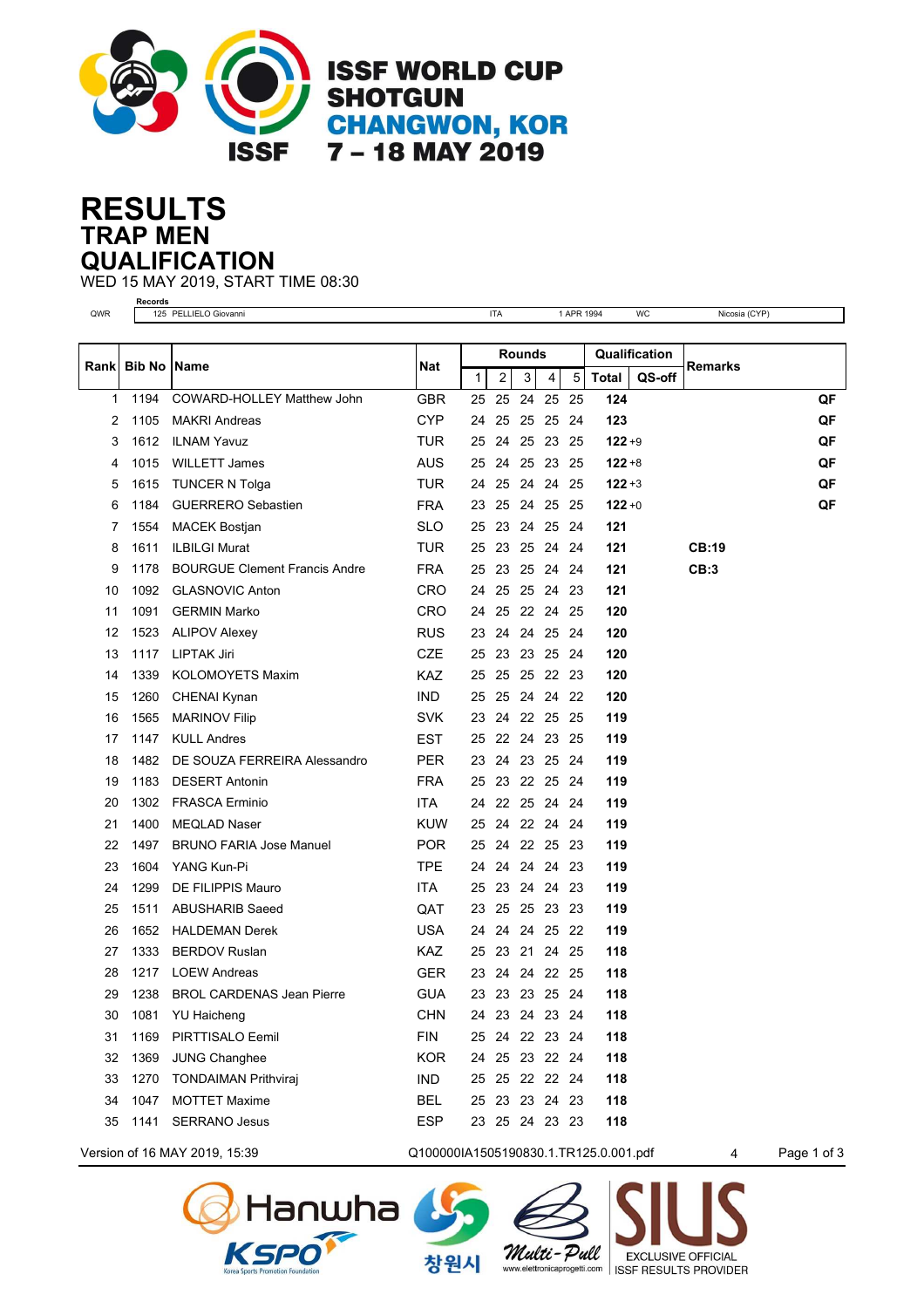|    | Rank   Bib No   Name |                                | Nat        |    |                | <b>Rounds</b> |             |      | Qualification |        | <b>Remarks</b> |
|----|----------------------|--------------------------------|------------|----|----------------|---------------|-------------|------|---------------|--------|----------------|
|    |                      |                                |            | 1  | 2              | 3             | 4           | 5    | <b>Total</b>  | QS-off |                |
| 36 | 1465                 | <b>FOSTER Geoffrey Bernard</b> | <b>NZL</b> |    | 25 23 24 23 23 |               |             |      | 118           |        |                |
| 37 | 1534                 | <b>SMYKOV Maksim</b>           | <b>RUS</b> | 25 |                |               | 23 24 24 22 |      | 118           |        |                |
| 38 | 1104                 | <b>KYRIAKOU Nikolas</b>        | <b>CYP</b> | 20 | 24             | 23 25         |             | - 25 | 117           |        |                |
| 39 | 1440                 | <b>GALEA Brian</b>             | <b>MLT</b> |    | 23 21 23 25 25 |               |             |      | 117           |        |                |
| 40 | 1442                 | <b>TONNA Jeffery</b>           | <b>MLT</b> |    | 23 22 25 22 25 |               |             |      | 117           |        |                |
| 41 | 1499                 | RODRIGUES Armelim Filipe       | POR.       | 22 |                |               | 22 24 25 24 |      | 117           |        |                |
| 42 | 1300                 | <b>FABBRIZI Massimo</b>        | <b>ITA</b> | 24 |                |               | 23 24 22 24 |      | 117           |        |                |
| 43 | 1538                 | VINOGRADOV Ilya                | <b>RUS</b> |    | 24 25 23 21 24 |               |             |      | 117           |        |                |
| 44 | 1209                 | <b>BARTHEL Karl</b>            | <b>GER</b> | 21 |                |               | 24 25 24 23 |      | 117           |        |                |
| 45 | 1464                 | <b>BROWNE COLE Myles</b>       | NZL        |    | 22 24 24 24 23 |               |             |      | 117           |        | CB:8           |
| 46 | 1090                 | CERNOGORAZ Giovanni            | CRO        |    | 22 24 24 24 23 |               |             |      | 117           |        | CB:1           |
| 47 | 1115                 | KOSTELECKY David               | <b>CZE</b> |    | 23 23 24 24 23 |               |             |      | 117           |        |                |
| 48 | 1496                 | AZEVEDO Joao                   | POR.       | 25 |                |               | 23 22 24 23 |      | 117           |        |                |
| 49 | 1649                 | <b>ELLER Walton</b>            | <b>USA</b> |    | 24 24          |               | 23 23 23    |      | 117           |        | CB:19          |
| 50 | 1392                 | <b>ALMUDHAF Khaled</b>         | KUW        |    | 24 24 23 23 23 |               |             |      | 117           |        | <b>CB:7</b>    |
| 51 | 1220                 | PIGORSCH Paul                  | <b>GER</b> | 25 |                |               | 23 23 23 23 |      | 117           |        |                |
| 52 | 1423                 | <b>HAFFARI Driss</b>           | <b>MAR</b> | 23 |                |               | 25 24 22 23 |      | 117           |        |                |
| 53 | 1049                 | <b>PEETERS Yannick</b>         | <b>BEL</b> | 25 |                |               | 24 23 22 23 |      | 117           |        |                |
| 54 | 1099                 | <b>AKTERZI Nihat</b>           | <b>CYP</b> |    | 24 24 22 25 22 |               |             |      | 117           |        |                |
| 55 | 1566                 | <b>SLAMKA Michal</b>           | <b>SVK</b> | 24 | 23             |               | 24 24 22    |      | 117           |        |                |
| 56 | 1356                 | <b>AHN Daemyeong</b>           | <b>KOR</b> |    | 24 23 25 24 21 |               |             |      | 117           |        |                |
| 57 | 1647                 | <b>BURROWS Brian</b>           | <b>USA</b> |    | 23 25 24 25 20 |               |             |      | 117           |        |                |
| 58 | 1417                 | SOSA Lyndon                    | <b>LUX</b> | 21 |                |               | 24 21 25 25 |      | 116           |        |                |
| 59 | 1415                 | DA SILVA LOUREIRO Fabio        | <b>LUX</b> | 21 |                |               | 23 24 23 25 |      | 116           |        |                |
| 60 | 1155                 | <b>KABLE Glenn</b>             | <b>FIJ</b> | 24 |                |               | 22 23 22 25 |      | 116           |        |                |
| 61 | 1603                 | <b>TSAI Yen Chen</b>           | <b>TPE</b> |    | 24 23 24 20 25 |               |             |      | 116           |        |                |
| 62 | 1277                 | <b>BURNETT Derek</b>           | <b>IRL</b> | 23 | 20             | 24 25         |             | - 24 | 116           |        |                |
| 63 | 1136                 | <b>BAILON Antonio</b>          | <b>ESP</b> |    | 24 21 22 25 24 |               |             |      | 116           |        |                |
| 64 | 1272                 | SANDHU Zoravar Singh           | IND        |    | 22 23 24 23 24 |               |             |      | 116           |        |                |
| 65 | 1490                 | <b>TRZEBINSKI Jakub</b>        | POL        |    | 24 24 21 23 24 |               |             |      | 116           |        |                |
| 66 | 1342                 | MOGILEVSKIY Andrey             | <b>KAZ</b> | 23 |                |               | 23 23 25 22 |      | 116           |        |                |
| 67 | 1252                 | <b>HEGYI Norbert</b>           | <b>HUN</b> |    | 24 24 22 20 25 |               |             |      | 115           |        |                |
| 68 | 1030                 | <b>HUSEYINLI Ali</b>           | AZE        |    | 23 24 24 19 25 |               |             |      | 115           |        |                |
| 69 | 1456                 | JOHANSEN Jan Oivind            | <b>NOR</b> |    | 24 23 22 22 24 |               |             |      | 115           |        |                |
| 70 | 1279                 | O SULLIVAN Ian                 | IRL        |    | 24 21 23 24 23 |               |             |      | 115           |        |                |
| 71 | 1023                 | <b>SCHERHAUFER Andreas</b>     | AUT        |    | 23 23 23 23 23 |               |             |      | 115           |        |                |
| 72 | 1166                 | <b>KYYRONEN Mirka</b>          | FIN        | 21 |                |               | 24 23 25 22 |      | 115           |        |                |
| 73 | 1013                 | <b>SCHILLER Matthew James</b>  | <b>AUS</b> | 24 |                |               | 22 24 23 22 |      | 115           |        |                |
| 74 | 1627                 | <b>ALARYANI Dhaher</b>         | <b>UAE</b> |    | 25 23 22 23 22 |               |             |      | 115           |        |                |
| 75 | 1048                 | <b>MOZZANICA Giovanni</b>      | BEL        |    | 24 23 25 21 22 |               |             |      | 115           |        |                |
| 76 | 1622                 | <b>ALKENDI Hamad</b>           | <b>UAE</b> | 23 |                |               | 24 23 24 21 |      | 115           |        |                |
| 77 | 1563                 | <b>DROBNY Adrian</b>           | SVK        |    | 23 25 23 23 21 |               |             |      | 115           |        |                |
| 78 | 1480                 | <b>BOZA Francisco</b>          | PER        | 24 |                |               | 24 23 23 21 |      | 115           |        |                |
| 79 | 1552                 | <b>BLAZINSEK Tomaz</b>         | SLO        | 21 |                |               | 22 22 25 24 |      | 114           |        |                |
| 80 | 1396                 | <b>ALRASHIDI Talal</b>         | <b>KUW</b> | 24 |                |               | 22 24 20 24 |      | 114           |        |                |
| 81 | 1024                 | SOLYOM Laszlo                  | AUT        | 21 |                |               | 24 22 24 23 |      | 114           |        |                |
| 82 | 1590                 | <b>SRESTHAPORN Savate</b>      | <b>THA</b> |    | 23 22 23 23 23 |               |             |      | 114           |        |                |
| 83 | 1601                 | SHIH Jung Hung                 | TPE        |    | 22 24 22 23 23 |               |             |      | 114           |        |                |
| 84 | 1199                 | <b>LING Edward</b>             | GBR        |    | 24 23 21 23 23 |               |             |      | 114           |        |                |
|    |                      |                                |            |    |                |               |             |      |               |        |                |



Version of 16 MAY 2019, 15:39 Q100000IA1505190830.1.TR125.0.001.pdf 4 Page 2 of 3